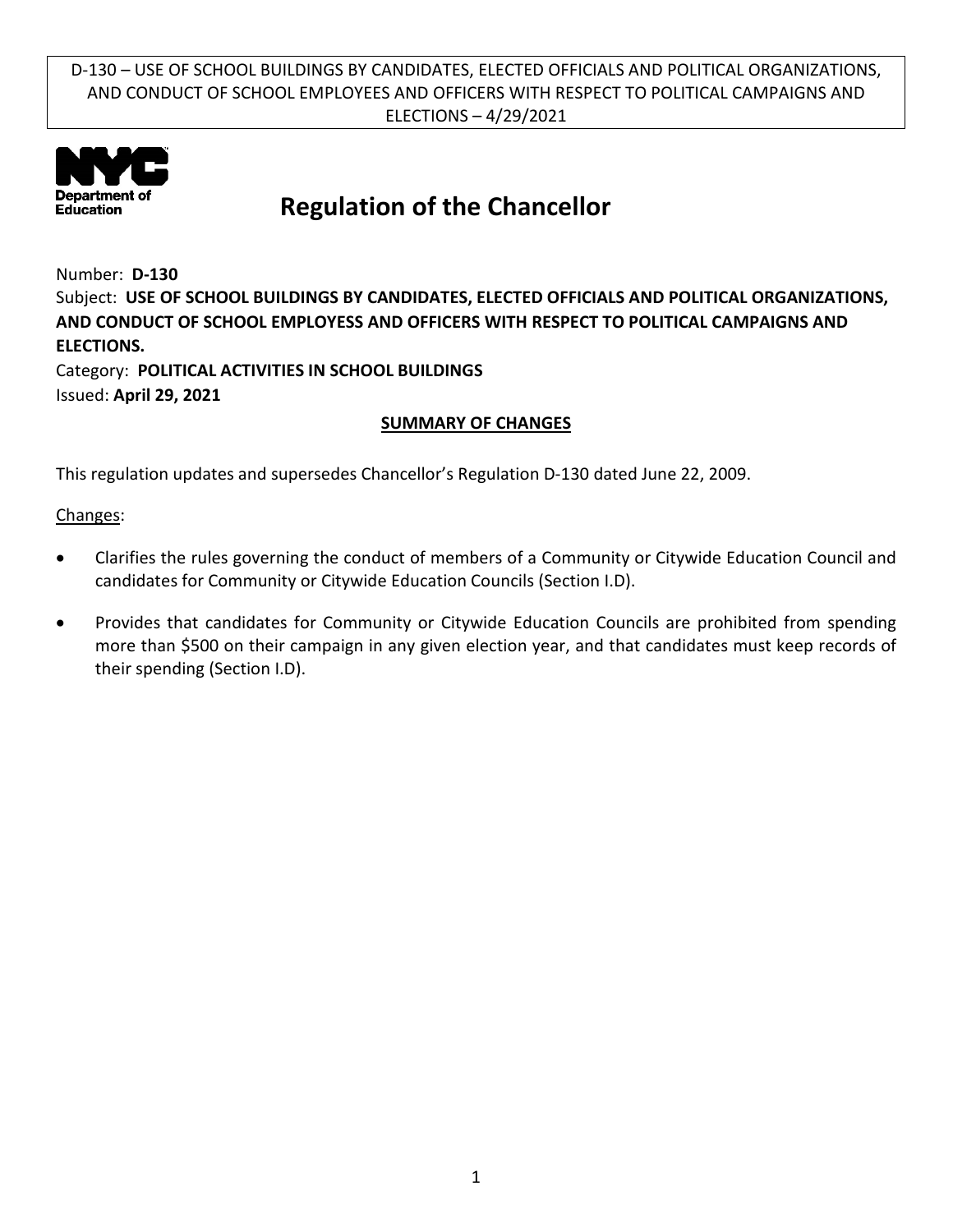

## **Regulation of the Chancellor**

Number: **D-130** Subject: **USE OF SCHOOL BUILDINGS BY CANDIDATES, ELECTED OFFICIALS AND POLITICAL ORGANIZATIONS, AND CONDUCT OF SCHOOL EMPLOYESS AND OFFICERS WITH RESPECT TO POLITICAL CAMPAIGNS AND ELECTIONS.** Category: **POLITICAL ACTIVITIES IN SCHOOL BUILDINGS**

Issued: **April 29, 2021**

 $\overline{a}$ 

#### **ABSTRACT**

This regulation governs the use of school buildings by candidates, elected officials, and political organizations and the conduct of school employees and officers with respect to political campaigns and elections.

#### **INTRODUCTION**

School buildings are not public forums for purposes of community or political expression. The following sets forth the rules which govern: (1) the use of, or access to, Department of Education school buildings<sup>[1](#page-1-0)</sup> by elected officials, candidates for elective office, or organizations working on behalf of such officials or candidates, both during school and non-school hours; (2) use of school facilities, equipment and supplies for political purposes by school employees, personnel, or staff members and officials;<sup>[2](#page-1-1)</sup> and (3) conduct of school employees, personnel, or staff members and officials with respect to political campaigns and elections.<sup>[3](#page-1-2)</sup>

#### **I. DURING SCHOOL HOURS**

A. Visits By Elected Officials and Candidates for Public Office

Visits by elected officials, including members of Community and Citywide Councils to schools during school hours provide elected leaders with the opportunity to review directly a critical and core municipal function: delivery of public education. Moreover, visits by candidates for elective office serve an important educational function in that they expose students to persons and views with which they should become familiar as informed and responsible citizens who either vote now or will

<span id="page-1-0"></span> $1$  For purposes of this regulation, the term school building shall include any Department of Education school building or leased school premises.

<span id="page-1-1"></span> $2$  For purposes of this regulation, the terms "personnel," "employee," or "staff member" include persons working for the New York City Department of Education through communitybased organizations under contract (or subcontract) with the New York City Department of Education or with a community school district while performing contract services.

<span id="page-1-2"></span><sup>&</sup>lt;sup>3</sup> This regulation does not apply to political conduct or activity of students.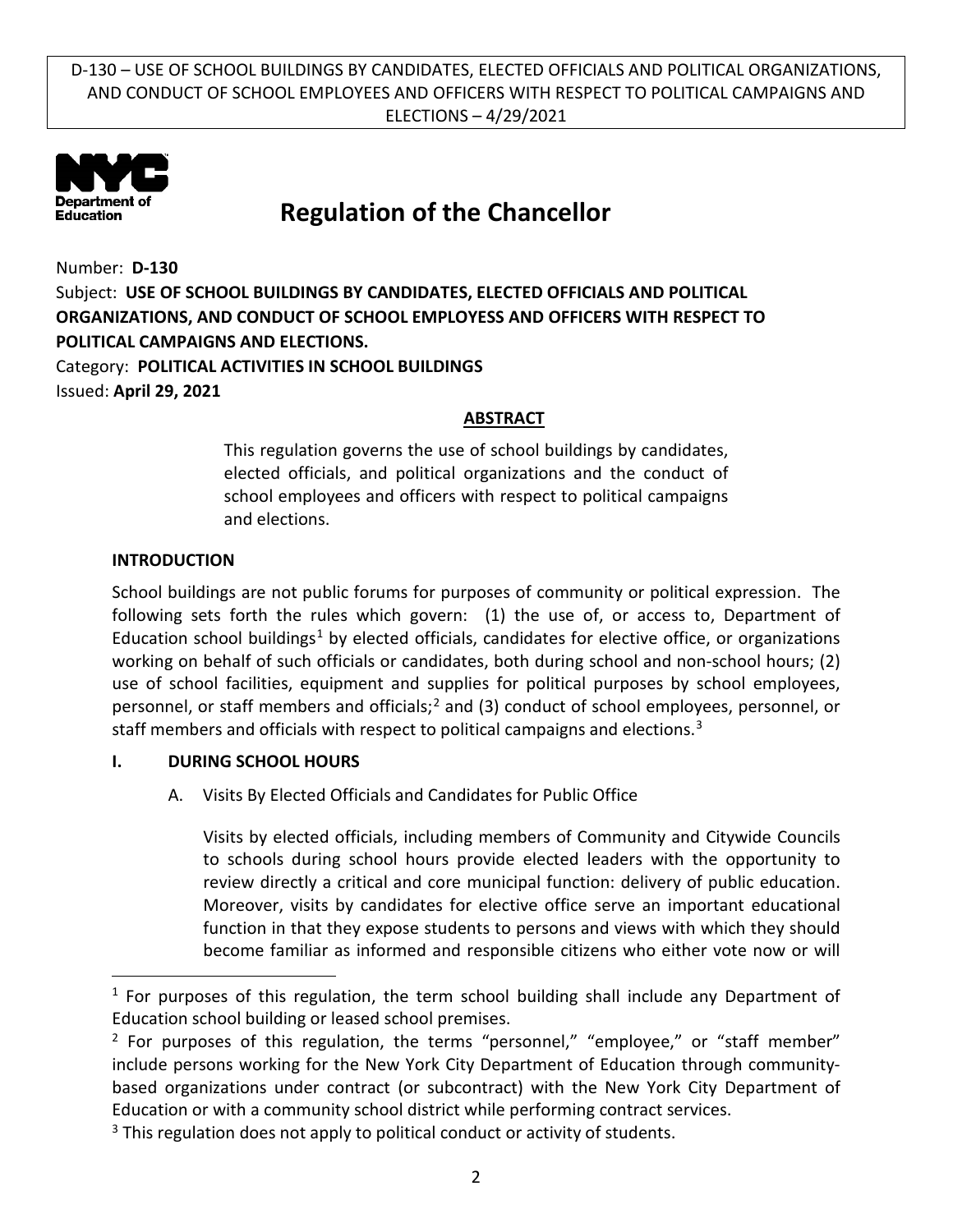> vote someday. In order to ensure that such visits enhance the educational experiences of our students and do not become political events, the following requirements must be adhered to:

- 1. Subject to the express approval of the school principal, not to be unreasonably withheld, an elected official may visit a school in his or her official capacity. The principal must notify the superintendent and Network Leader when such a request has been granted. However, schools must request and seek to ensure that such visits are not to be used as vehicles for personal political purposes.
- 2. Subject to the express approval of the school principal, candidates for elective office or elected officials seeking reelection may visit schools during school hours. Requests to visit schools should, whenever possible, be made in writing. The principal must notify the superintendent and Network Leader when such a request has been granted. Such visits should be linked to relevant studies in history, social studies, civics, etc. and serve to further the educational mission of the school. Further, in order to ensure that students receive as much information as possible and to eliminate the possibility that schools be seen as endorsing an individual candidate or particular viewpoint, schools should attempt to expose students to as many different political views as reasonably possible. No visit during school hours shall be permitted or continued if such visit may disrupt the educational school environment.
- 3. Notwithstanding paragraph(s) I.A**.**2 above, no candidate for public office, including an elected official seeking reelection, may visit any Department of Education school building during the 60 calendar days prior to a primary and/or election, except as noted in Section I.A.1 above.
- 4. The Office of Communications and Media Relations must be notified in advance of any visits by elected officials or candidates for elective office.
- B. Use of School Facilities, Equipment and Supplies

School facilities, equipment and supplies may not be used on behalf of any candidate, candidates, slate of candidates, or political organization/committee, except as provided by this regulation.

- 1. The use of any Department of Education school during school/business hours by any person, group, organization, committee, etc., on behalf of, or for the benefit of any elected official, candidate, candidates, slate of candidates or political organization/committee is prohibited.
- 2. No rallies, forums, programs, etc., on behalf of, or for the benefit of any elected official, particular candidate, candidates, slate of candidates or political organization/committee may be held in a school building.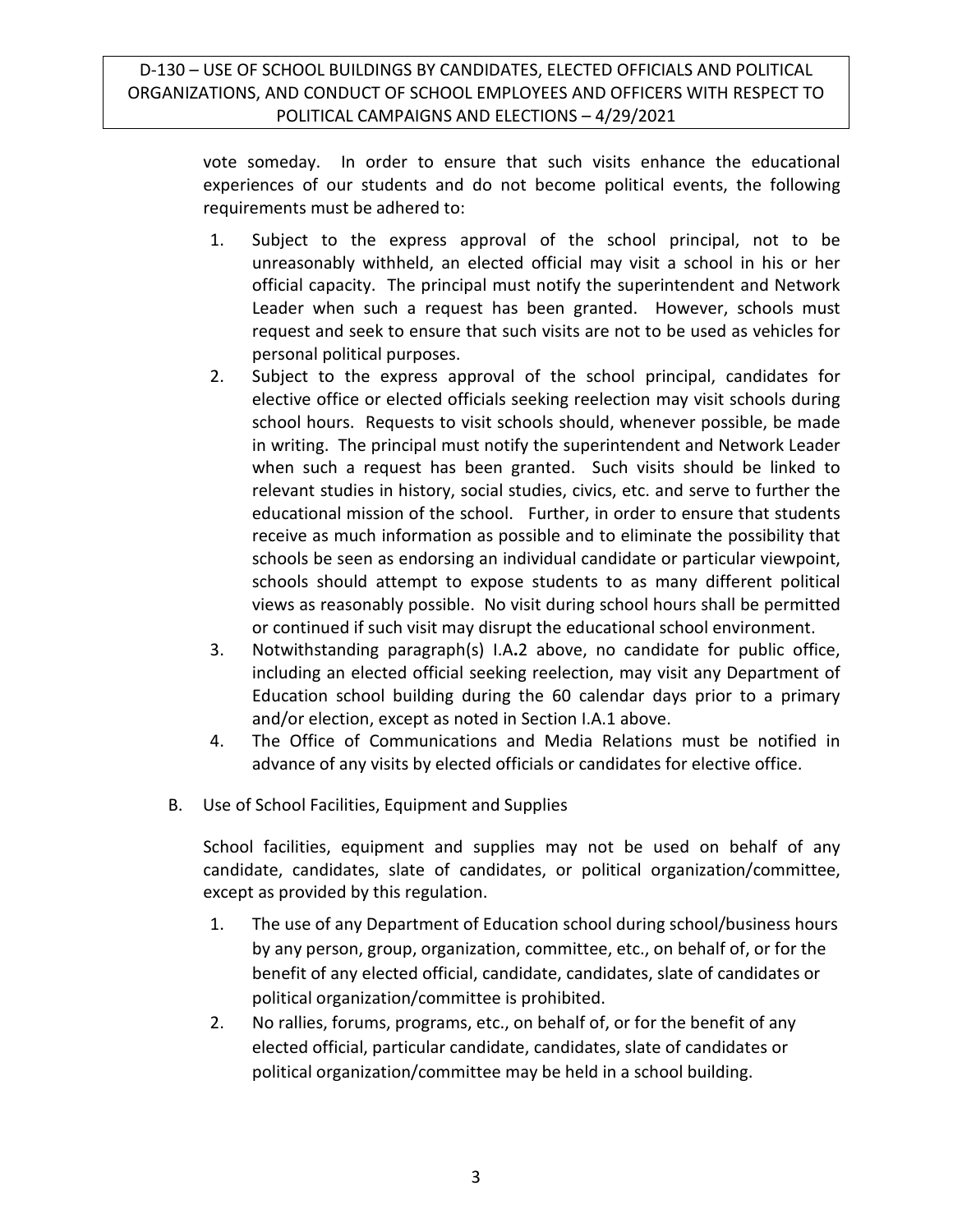- 3. No material supporting any candidate, candidates, slate of candidates or political organization/committee may be distributed, posted, or displayed in any school building except as noted in Section I.B.4 below:
- 4. Staff mailboxes and union bulletin boards in schools and district and central headquarters offices are to be used for the following purposes only: (1) by schools and district and central offices for the dissemination of educationrelated materials and other school-related information; and (2) by the union for the dissemination of union-related materials. Toward that end, the union may:
	- a. Place materials advocating the election of a candidate, candidates, slate of candidates or political organization/committee in staff mailboxes.
	- b. Post materials advocating the election of a candidate, candidates, slate of candidates or political organization/committee on union bulletin boards located in areas closed to students.
- 5. Notwithstanding (a) and (b) above, in no event shall materials containing endorsements of candidates for community or citywide councils be distributed in staff mailboxes or posted on union bulletin boards.
- 6. Parent association bulletins distributed through the children may not contain endorsements of any candidate, candidates, or slate of candidates, including candidates for Community or Citywide Councils or political organization/committee.
- 7. The principal is responsible for ensuring that unauthorized material is not posted, distributed or displayed.
- 8. No Department of Education duplicating, communication, electronic or other equipment may be used to produce, reproduce, record, or disseminate information on behalf of any candidate, candidates, slate of candidates or political organization/committee.
- C. Conduct of Employees
	- 1. While on duty or in contact with students, all school personnel shall maintain a posture of complete neutrality with respect to all candidates. Accordingly, while on duty or in contact with students, school personnel may not wear buttons, pins, articles of clothing, or any other items advocating a candidate, candidates, slate of candidates or political organization/committee.
	- 2. Personnel may not be involved in any activities, including fundraising, on behalf of any candidate, candidates, slate of candidates or political organization/committee during working hours.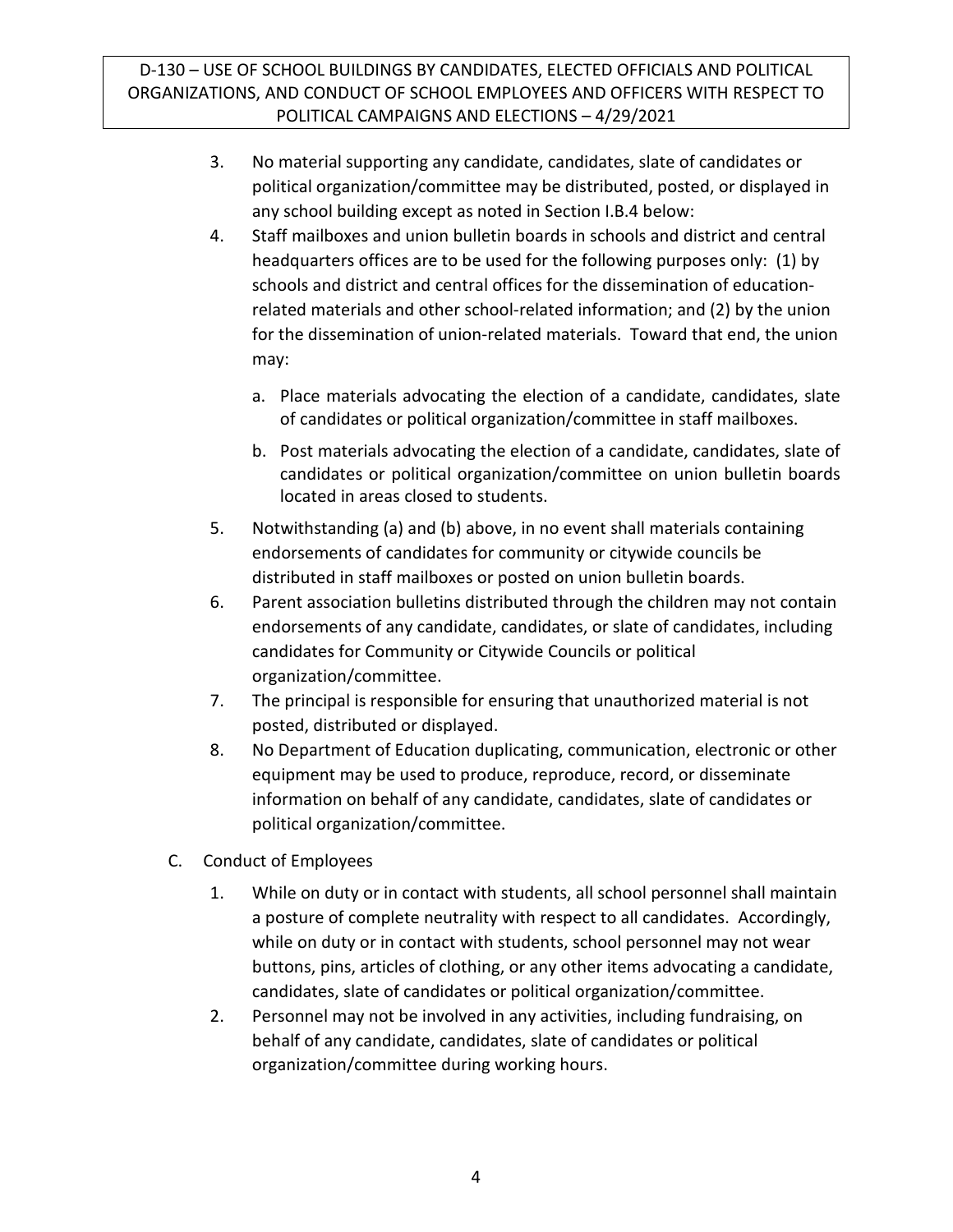- 3. Any campaigning by any personnel on Department of Education time is strictly prohibited. This extends to the collection of petition signatures and challenging petitions and votes. Electioneering may not be considered "union business" in the case of school, school district, or headquarters staff designated as union representatives.
	- a. Campaigning is not considered "personal business" for those personnel who have contractual personal business days. School personnel who absent themselves from duty to participate in such activities, unless otherwise on annual leave, will be deemed to be taking an unauthorized absence from duty and may be subject to disciplinary action.
	- b. A personal business day or annual leave day may not be taken to serve in a paid position for the Board of Elections by any school staff member.
- 4. This regulation does not preclude school personnel from discussing or distributing information about election issues in connection with legitimate instructional programs and activities.
- D. Community and Citywide Education Councils
	- 1. Community or Citywide Education Council members may not:
		- a. use their official position or title for the purpose of interfering with or affecting the result of an election or a nomination for office;
		- b. directly or indirectly coerce, attempt to coerce, or command a Department of Education employee to pay, lend or contribute anything of value to a party, committee, organization, agency, or person for political purposes, or to participate in any campaign;
		- c. use Department of Education facilities, equipment (including computers, Department of Education internet systems, telephones, fax machines, postage, office supplies), personnel, letterhead, or other Department of Education resources in connection with any political/campaign activities, except as authorized pursuant to Section II (After School Use) of these rules and regulations;
		- d. use their official position or title to obtain any advantage in connection with any political/campaign activities;
		- e. request political contributions or aid in political activities from any Department of Education employee or official or any Community or Citywide Education Council administrative assistant.
	- 2. Candidates for Community or Citywide Education Councils may not:
		- a. use Department of Education facilities, equipment (including computers, Department of Education internet systems, telephones, fax machines,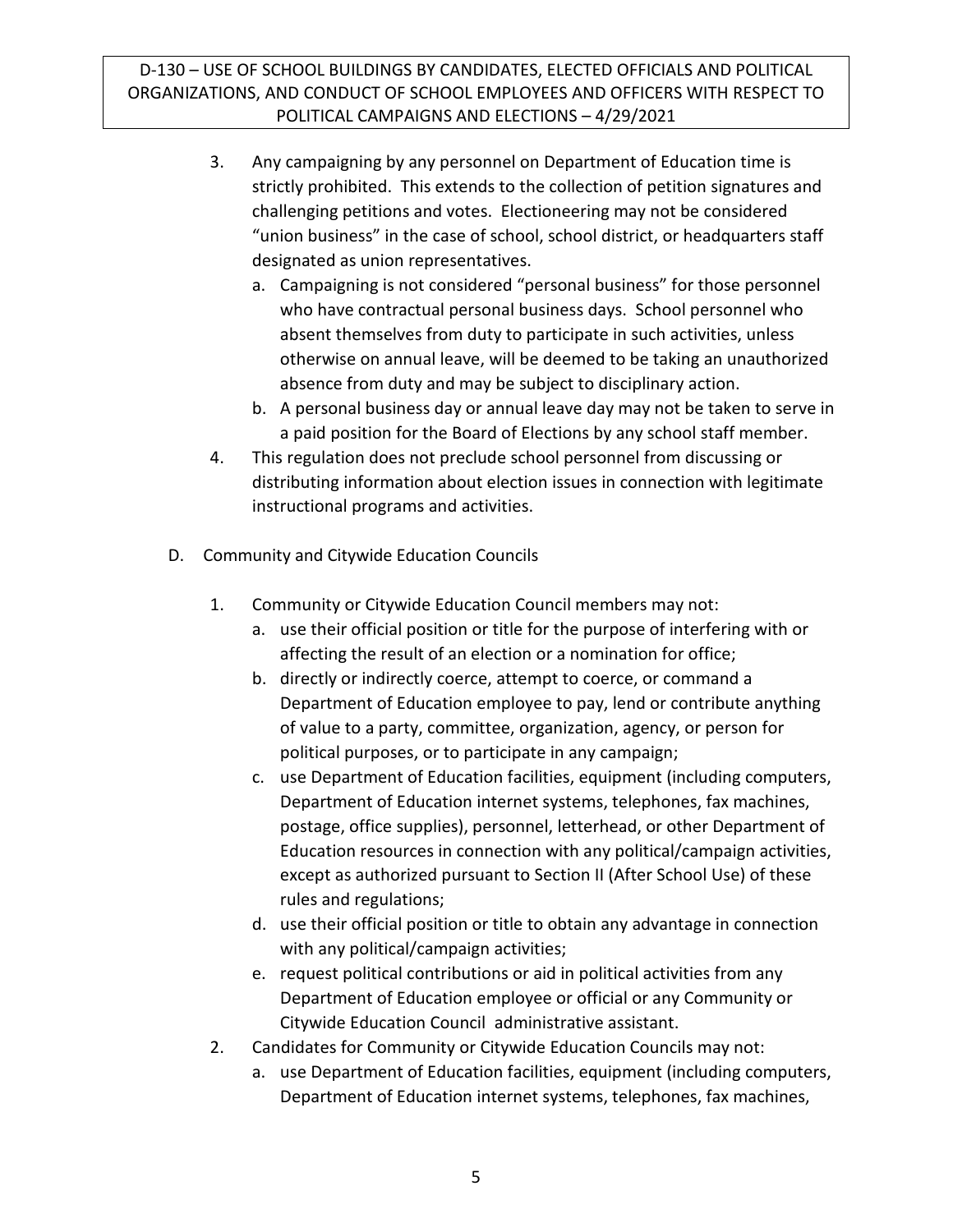postage, office supplies), personnel, letterhead, or other Department of Education resources in connection with any political/campaign activities;

- b. use contact information or distribution lists obtained from a Department of Education employee or by virtue of a prior parent leadership role within the Department of Education;
- c. send campaign materials to the official email address of Department of Education parent organizations or post campaign materials on the social media accounts or websites of such organizations;
- d. solicit or receive assistance from Department of Education employees or Community or Citywide Education Council administrative assistants in connection with campaign activities;
- e. solicit or accept campaign contributions;
- f. solicit or accept political endorsements;
- g. spend more than \$500 on their campaign in any given election year. Candidates must keep records of their spending.

## **II. AFTER SCHOOL USE**

The use of school buildings during non-school hours is governed by State Education Law Section 414 and implementing procedures contained in the Department of Education's Standard Operating Procedures Manual. All requests for permits to use school buildings during non-school hours must be handled in accordance with those procedures and consistent with the following requirements:

- A. The use of any Department of Education school after school/business hours by any person, group, organization, committee, etc., on behalf of, or for the benefit of any elected official, candidate, candidates, slate of candidates or political organization/committee is prohibited, except as indicated in paragraphs II.C and D below.
- B. No rallies, forums, programs, etc., on behalf of, or for the benefit of any elected official, candidate, candidates, slate of candidates or political organization/committee may be held in a school building after school/business hours, except as indicated in paragraphs II.C and II.D below.
- C. Candidate forums are permitted provided all candidates are invited to participate.
- D. Permit applications for candidate forums must include a written representation that all candidates have been invited to participate.
- E. No candidate for public office, including an elected official seeking re-election may use any Department of Education school building after school business hours during the 60 calendar days prior to a primary and/or election, except if directly related to the elected official's public duties and responsibilities.